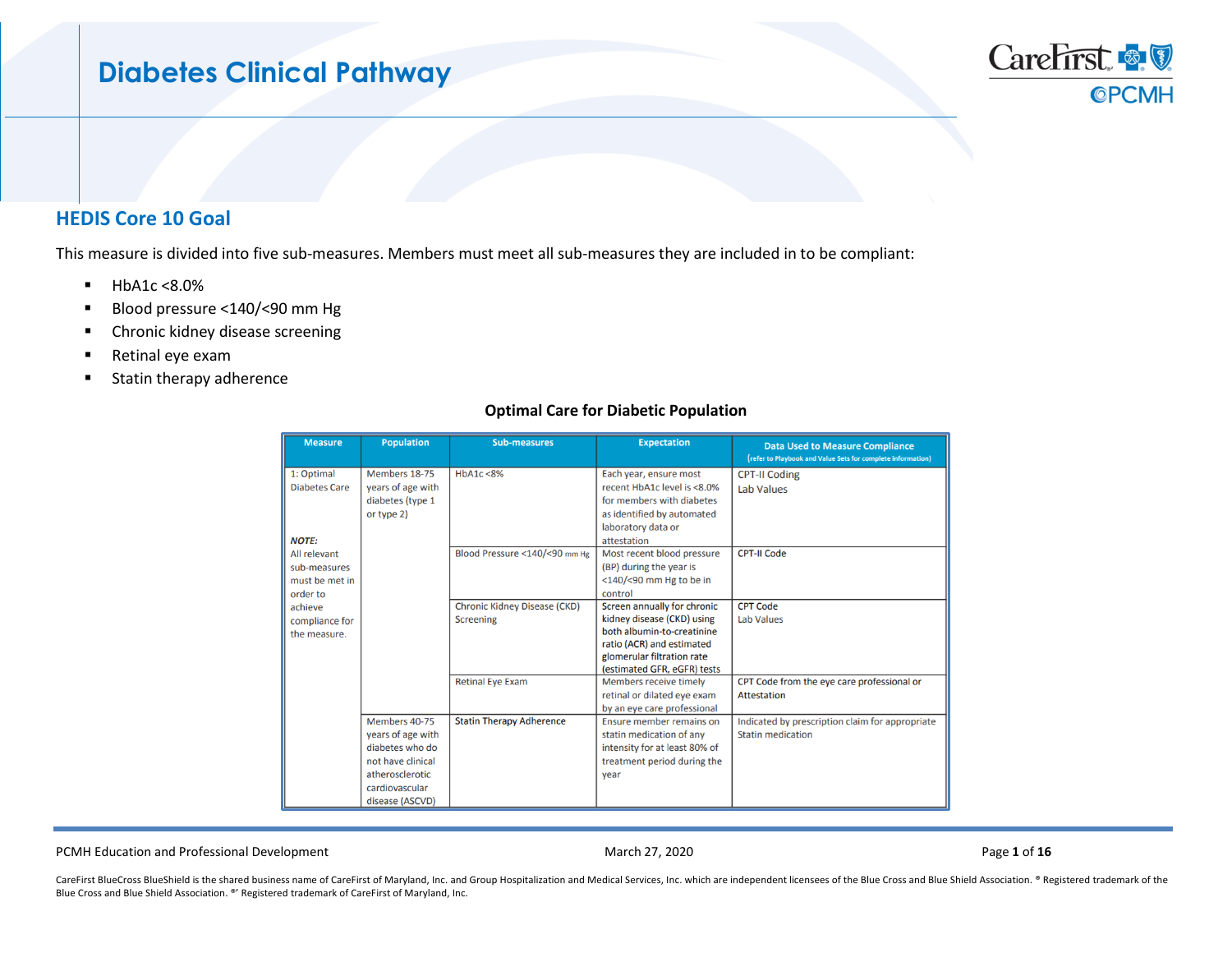## **Assessment of Diabetic Population**

*Refer to [Job Aid: Printing Your Diabetes Population List from iCentric](https://provider.carefirst.com/carefirst-resources/provider/pcmh-kc/population-health-programs/exporting-diabetes-population-list-excel-21june19.pdf) and [Working Your Diabetes Population List](https://provider.carefirst.com/carefirst-resources/provider/pcmh-kc/population-health-programs/working-your-diabetic-population-list.pdf)*



# **The Source: Diabetes Program Information**

### **Diabetes Approach**

[https://provider.carefirst.com/providers//pcmh-the-source/field-support-materials/population-health/diabetes-approach/diabetes-program-homepage.page?](https://provider.carefirst.com/providers/pcmh-the-source/field-support-materials/population-health/diabetes-approach/diabetes-program-homepage.page?)

### **Diabetes Treatment Recommendations**

<https://provider.carefirst.com/carefirst-resources/provider/pcmh-kc/population-health-programs/diabetes-approach-treatment-recommendations.pdf>

#### **Diabetes Approach eLearning's**

<https://provider.carefirst.com/providers/pcmh-the-source/field-support-materials/learning-videos.page>

### **Diabetes Approach Talking Points**

<https://provider.carefirst.com/carefirst-resources/provider/pcmh-kc/population-health-programs/diabetes-approach-talking-points.pdf>

PCMH Education and Professional Development **March 27, 2020** March 27, 2020 Page 2 of 16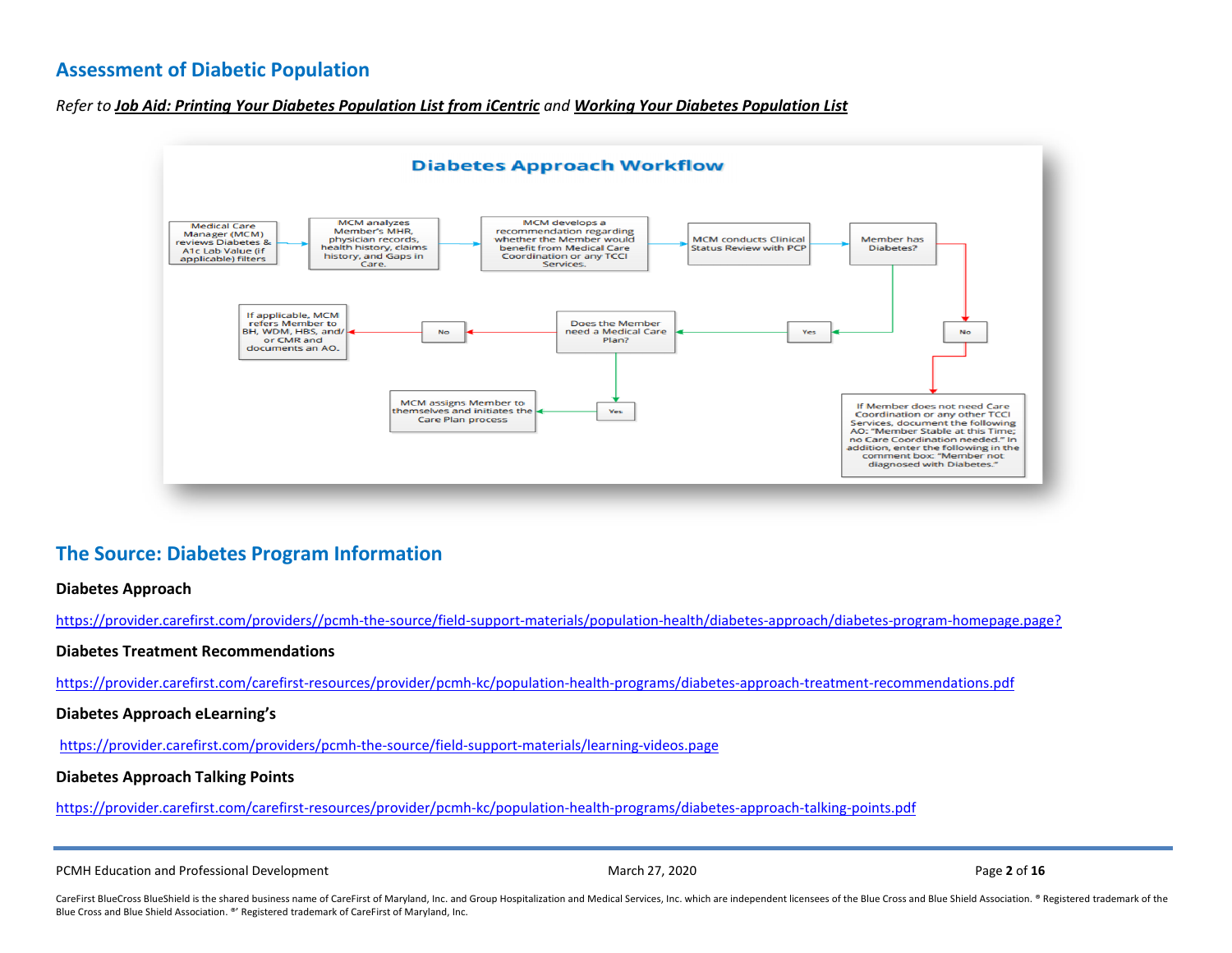# **Roadmap to Graduation Strategy Grid: Key Focus Areas for Diabetes Management**

|                               | <b>Six Focus Areas for Condition Management</b>                                                          |
|-------------------------------|----------------------------------------------------------------------------------------------------------|
| <b>Understand Condition</b>   |                                                                                                          |
| $\circ$                       | Assess Member's understanding and adherence to the treatment plan/medication regimen including current   |
|                               | level of health literacy and barriers to understanding/adherence                                         |
| $\circ$                       | Assess Member's ability to self-monitor key symptoms including those of hyper and hypoglycemia           |
| $\circ$                       | Develop diabetes action plan in partnership with the Member                                              |
| $\Omega$                      | Assess Member's use of tobacco and alcohol                                                               |
|                               | Assess need/readiness to quit/reduce intake                                                              |
| <b>Understand Medications</b> |                                                                                                          |
| $\circ$                       | Oral antihyperglycemics                                                                                  |
| $\circ$                       | Proper administration for short acting and long acting insulin at the proper times                       |
| $\circ$                       | Recommend a 3-month fill or auto refill to prevent running out of medication                             |
|                               | Assist if necessary and verify Member's system for refilling medications                                 |
| O                             | Pill organizer and/or alarm for medications                                                              |
| $\circ$                       | Statin therapy adherence: ACE or ARB, as warranted                                                       |
|                               | <b>Clinical Monitoring (Results/Implications/Actions)</b>                                                |
| $\circ$                       | Glucose monitoring plan adherence                                                                        |
|                               | Working glucometer with a back-up glucometer and test strips on hand                                     |
|                               | System for logging results                                                                               |
| $\circ$                       | Assess for completion of required monitoring including:                                                  |
|                               | Hgb A1C every 3-6 months depending on severity of disease                                                |
|                               | <b>Fasting Blood Glucose</b>                                                                             |
| $\circ$                       | Monitoring and management of cardiovascular; renal function; peripheral neuropathy                       |
|                               | Serum creatinine annually<br>٠                                                                           |
|                               | Albuminuria annually<br>٠                                                                                |
|                               | Maintain BP at <130/80<br>٠                                                                              |
|                               | Cholesterol management with lipid panel at minimum annually and assess for CAD                           |
| $\circ$                       | Presence of long acting and immediate acting treatment plan                                              |
|                               | Presence of action plan for both hyper and hypoglycemia if needed                                        |
| $\circ$                       | Schedule and maintain follow up PCP/Specialist/Ancillary provider appointments as appropriate for Member |
|                               | Coordinate when possible to have A1C resulted at the time of the visit to allow timely treatment         |
|                               | decisions                                                                                                |
| <b>Preventive Care</b>        |                                                                                                          |
| $\circ$                       | All Gaps in Care addressed                                                                               |
| $\circ$                       | <b>Dilated Eye Exam</b>                                                                                  |
| $\circ$                       | <b>Foot Exam</b>                                                                                         |
| $\circ$                       | Comprehensive Dental Assessment                                                                          |

PCMH Education and Professional Development **March 27, 2020** March 27, 2020 **Page 3 of 16** Page 3 of 16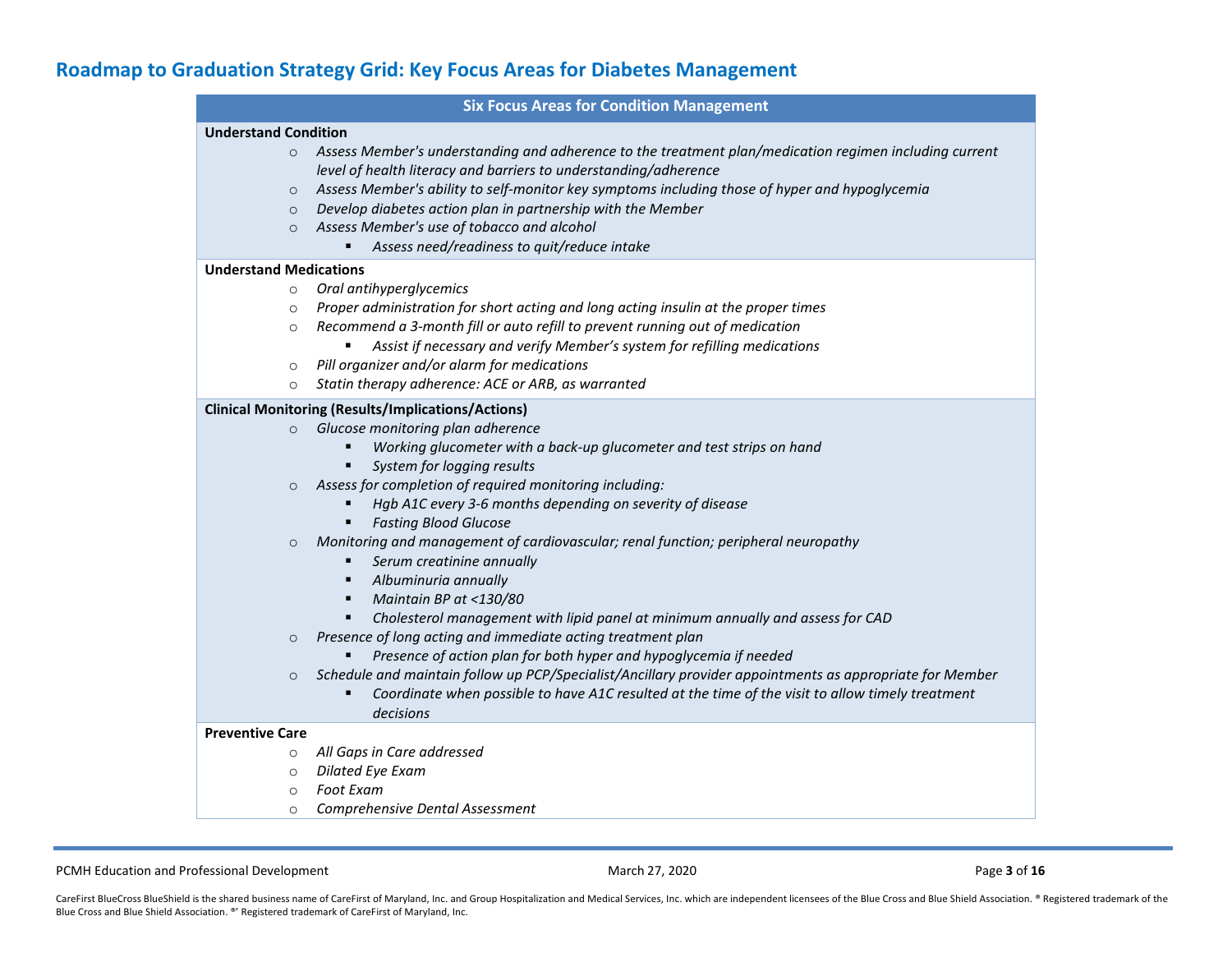- o *Risk for Depression*
- o *Vaccinations* 
	- *Influenza vaccine yearly*
	- *Pneumococcal vaccine 1 dose ≥65 years of age (recommended sooner if additional risk factors exist)*

#### **Connection with Resources**

- o *Understanding benefits*
- o *Clinical Support Programs*
- o *CareFirst Staywell Health Library (Topic Index: Diabetes)*
- o *Community Resources Directory (Diabetes, Diabetic Educator, Smoking Cessation, Co-Pay/Prescriptions, etc.)*

#### **Provider Relations**

- o *Endocrinology or Nephrology*
- o *Eye professional for dilated eye exams*
- o *Podiatry for foot exam*
- o *Diabetic Educator*
- o *Nutritionist/Registered Dietician*

## **Other Diabetes Resources**

| <b>Diabetes Online Health Information</b>                                                                                                                                                                                                                                       |                                                                                                                                                                                                                                                                                                                                                                                                                                                                                                                   |  |  |  |  |
|---------------------------------------------------------------------------------------------------------------------------------------------------------------------------------------------------------------------------------------------------------------------------------|-------------------------------------------------------------------------------------------------------------------------------------------------------------------------------------------------------------------------------------------------------------------------------------------------------------------------------------------------------------------------------------------------------------------------------------------------------------------------------------------------------------------|--|--|--|--|
| <b>Types of Diabetes</b><br><b>Prediabetes</b><br>https://www.diabetes.org/diabetes-risk/prediabetes<br>Diabetes Overview (Type 1 & 2)<br>$\circ$<br>https://www.diabetes.org/diabetes<br><b>Gestational Diabetes</b><br>https://www.diabetes.org/diabetes/gestational-diabetes | <b>Understanding Signs &amp; Symptoms of Diabetes</b><br><b>Hypoglycemia</b><br>$\circ$<br>https://www.diabetes.org/diabetes/medication-management/blood-glucose-testing-<br>and-control/hypoglycemia<br><b>Hyperglycemia</b><br>$\Omega$<br>https://www.diabetes.org/diabetes/medication-management/blood-glucose-testing-<br>and-control/hyperglycemia?referrer=https%3A//www.google.com/<br>Diabetic Ketoacidosis (DKA)<br>$\circ$<br>https://www.diabetes.org/diabetes/complications/dka-ketoacidosis-ketones |  |  |  |  |
| <b>Diabetes Lab Tests/Diagnostics</b><br><b>Understanding A1C</b><br>https://www.diabetes.org/a1c<br><b>Preventive Care for Diabetics</b>                                                                                                                                       | <b>Diabetes Self-Monitoring</b><br><b>Blood Glucose Monitoring</b><br>https://www.diabetes.org/diabetes/medication-management/blood-glucose-<br>testing-and-control/checking-your-blood-glucose<br><b>Diabetes Medications</b>                                                                                                                                                                                                                                                                                    |  |  |  |  |
| <b>Foot Complications</b><br>http://www.diabetes.org/living-with-diabetes/complications/foot-complications/                                                                                                                                                                     | <b>Medications</b><br>https://www.diabetes.org/diabetes/medication-management                                                                                                                                                                                                                                                                                                                                                                                                                                     |  |  |  |  |

PCMH Education and Professional Development **March 27, 2020** March 27, 2020 Page 4 of 16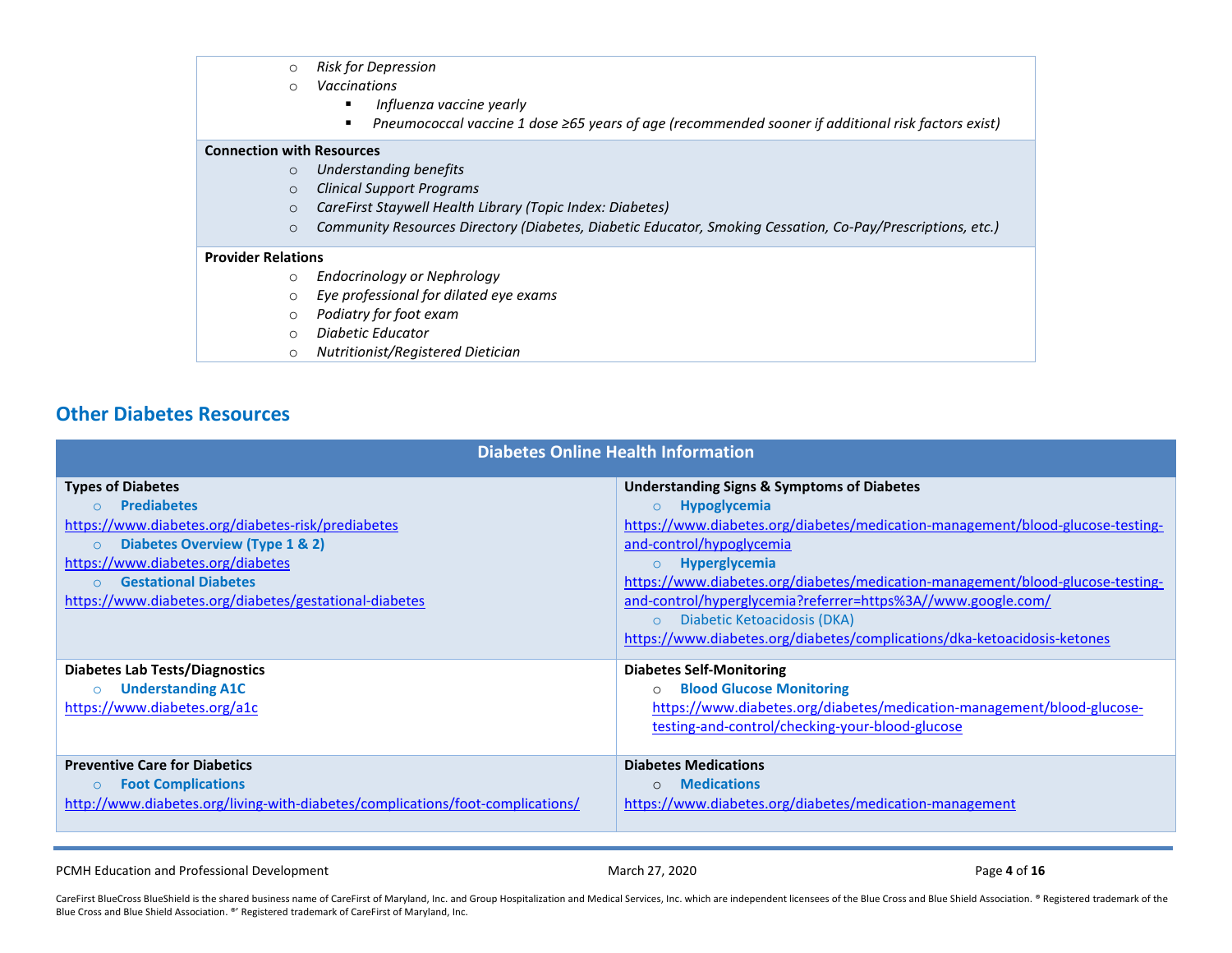| <b>Eye Complications</b><br>$\circ$                                                 | <b>Supplements</b><br>$\circ$                                         |
|-------------------------------------------------------------------------------------|-----------------------------------------------------------------------|
| http://www.diabetes.org/living-with-diabetes/complications/eye-complications/       | https://nccih.nih.gov/health/diabetes/supplements                     |
| <b>Diabetes Skin, Foot, and Dental Care</b><br>$\circ$                              |                                                                       |
| https://my.clevelandclinic.org/health/articles/11649-diabetes-skin-foot-and-dental- |                                                                       |
| care? ga=2.66668139.452300932.1585316654-773166623.1576859351                       |                                                                       |
|                                                                                     |                                                                       |
| <b>Diet</b>                                                                         | <b>Lifestyle Modifications for Diabetes</b>                           |
| <b>Prescribed Diet: ADA</b>                                                         | <b>Managing Weight</b>                                                |
| https://www.diabetes.org/nutrition                                                  | https://www.diabetes.org/diabetes-risk/prevention/overweight          |
| <b>Managing Eating Out</b><br>$\circ$                                               | <b>Fitness</b><br>$\cap$                                              |
| https://www.cdc.gov/diabetes/managing/eat-well/eating-out.html                      | https://www.diabetes.org/fitness                                      |
| <b>Carbohydrate Counting</b><br>$\circ$                                             | <b>Smoking Cessation</b><br>$\circ$                                   |
| https://www.diabetes.org/nutrition/understanding-carbs/carb-counting                | https://www.diabetes.org/diabetes-risk/prevention/smoking             |
|                                                                                     | <b>Managing Blood Pressure</b>                                        |
|                                                                                     | https://www.diabetes.org/diabetes-risk/prevention/high-blood-pressure |
|                                                                                     |                                                                       |

# **Diabetes Self-Management Strategies**

| <b>DIABETES</b><br><b>SELF-MANAGEMENT STRATEGIES</b>                                                                              | <b>PAM LEVEL 1</b>                                                                                                                                                   | <b>PAM LEVEL 2</b>                                                                                                                       | <b>PAM LEVEL 3</b> | <b>PAM LEVEL 4</b>                                                                    |
|-----------------------------------------------------------------------------------------------------------------------------------|----------------------------------------------------------------------------------------------------------------------------------------------------------------------|------------------------------------------------------------------------------------------------------------------------------------------|--------------------|---------------------------------------------------------------------------------------|
| <b>Understand Condition</b><br>What is it?<br>$\Omega$<br>Causes, symptoms, and<br>$\Omega$<br>treatment                          | Member can make<br>connection between health<br>problems/symptoms and<br>their diabetes.                                                                             | Member describes how diabetes<br>affects other systems in the body.<br>Member describes diabetes in simple<br>terms.                     |                    | Member exhibits full<br>understanding of diabetes<br>diagnosis.                       |
| Signs and symptoms to report<br>$\circ$<br>to Provider<br>Action plan<br>Preparing for unexpected<br>events<br>Resetting routines | Member describes risk<br>factors for diabetes: age,<br>race, family history, being<br>overweight, not being<br>physically active, history of<br>gestational diabetes | Member can define key diabetes<br>words/terms: high blood glucose,<br>hypoglycemia, carbohydrate, blood<br>pressure, heart disease, etc. |                    | Member reaches full<br>adherence to the diabetes<br>management and treatment<br>plan. |

PCMH Education and Professional Development **March 27, 2020** March 27, 2020 Page 5 of 16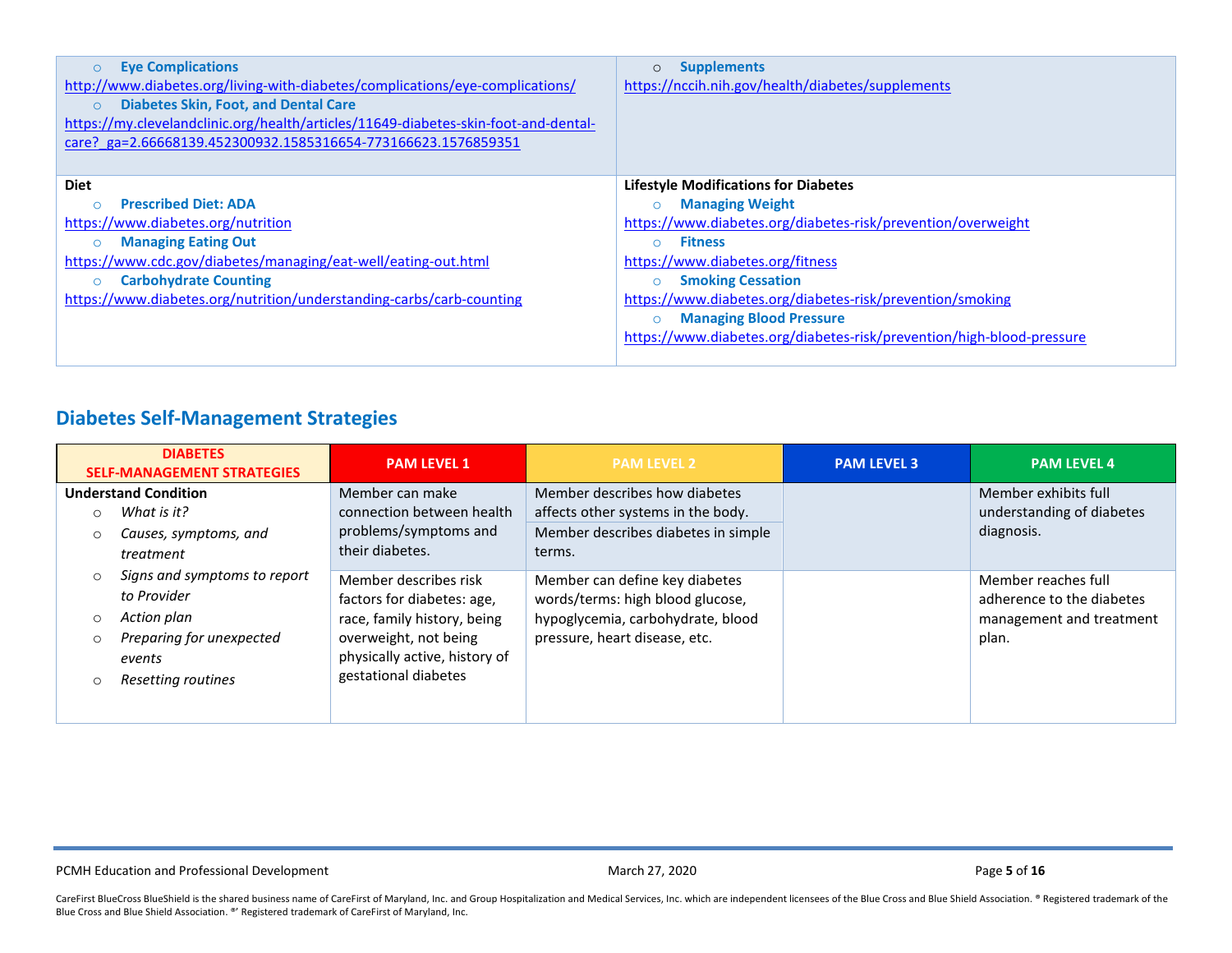| <b>DIABETES</b><br><b>SELF-MANAGEMENT STRATEGIES</b> | <b>PAM LEVEL 1</b>                                                                                                                                        | <b>PAM LEVEL 2</b>                                                                                                                                                                                                                                                                                                                            | <b>PAM LEVEL 3</b>                                                                                                                                                                                                                                                               | <b>PAM LEVEL 4</b>                                                                                                                                                                         |
|------------------------------------------------------|-----------------------------------------------------------------------------------------------------------------------------------------------------------|-----------------------------------------------------------------------------------------------------------------------------------------------------------------------------------------------------------------------------------------------------------------------------------------------------------------------------------------------|----------------------------------------------------------------------------------------------------------------------------------------------------------------------------------------------------------------------------------------------------------------------------------|--------------------------------------------------------------------------------------------------------------------------------------------------------------------------------------------|
|                                                      | Member is aware of own<br>risk factors that exist for<br>diabetes.                                                                                        | Member identifies lifestyle changes<br>necessary to address identified<br>modifiable risk factors.<br>- medication adherence<br>- dietary adherence<br>- engagement in regular physical<br>activity<br>- stress management<br>- smoking cessation<br>- alcohol avoidance                                                                      | Member is implementing<br>lifestyle changes necessary<br>to address identified<br>modifiable risk factors.<br>- medication adherence<br>- dietary adherence<br>- engagement in regular<br>physical activity<br>- stress management<br>- smoking cessation<br>- alcohol avoidance | Member demonstrates full<br>awareness of own risk factors<br>and has made lifestyle<br>modifications to lower risk of<br>complications associated<br>with diabetes.                        |
|                                                      | Member describes reasons<br>for wanting to manage<br>diabetes and prevent<br>complications.                                                               | Member explains possible<br>complications of uncontrolled<br>diabetes such as cardiovascular<br>disease, neuropathy, nephropathy,<br>retinopathy, foot damage, etc.<br>Member explains the dangers of<br>acquiring the flu/pneumonia.<br>Member explains the importance of<br>receiving vaccines as recommended<br>(influenza, pneumococcal). |                                                                                                                                                                                                                                                                                  | Member describes how to<br>manage sick days with<br>diabetes.                                                                                                                              |
|                                                      | Member identifies common<br>symptoms of diabetes -<br>increased urination,<br>increased thirst, increased<br>hunger, fatigue,<br>unexplained weight loss. | Member recognizes the signs of<br>hypo/hyperglycemia.                                                                                                                                                                                                                                                                                         | Member describes<br>concerning symptoms<br>such as those associated<br>with diabetic ketoacidosis.                                                                                                                                                                               | Member independently<br>recognizes signs and<br>symptoms of hypoglycemia,<br>hyperglycemia, and diabetic<br>ketoacidosis and teaches<br>back action plan for these<br>concerning symptoms. |
|                                                      | Member identifies<br>concerning s/s and indicates<br>when to seek medical<br>attention.                                                                   | Member identifies when and where<br>to seek medical attention (PCP, UC,<br>ER).                                                                                                                                                                                                                                                               | Member indicates when<br>and where to seek medical<br>attention (PCP, UC, ER).                                                                                                                                                                                                   | Member describes when and<br>where to go when<br>experiencing concerning<br>symptoms or when medical<br>emergencies arise, and<br>understands how to                                       |

PCMH Education and Professional Development **March 27, 2020** March 27, 2020 **Page 6** of 16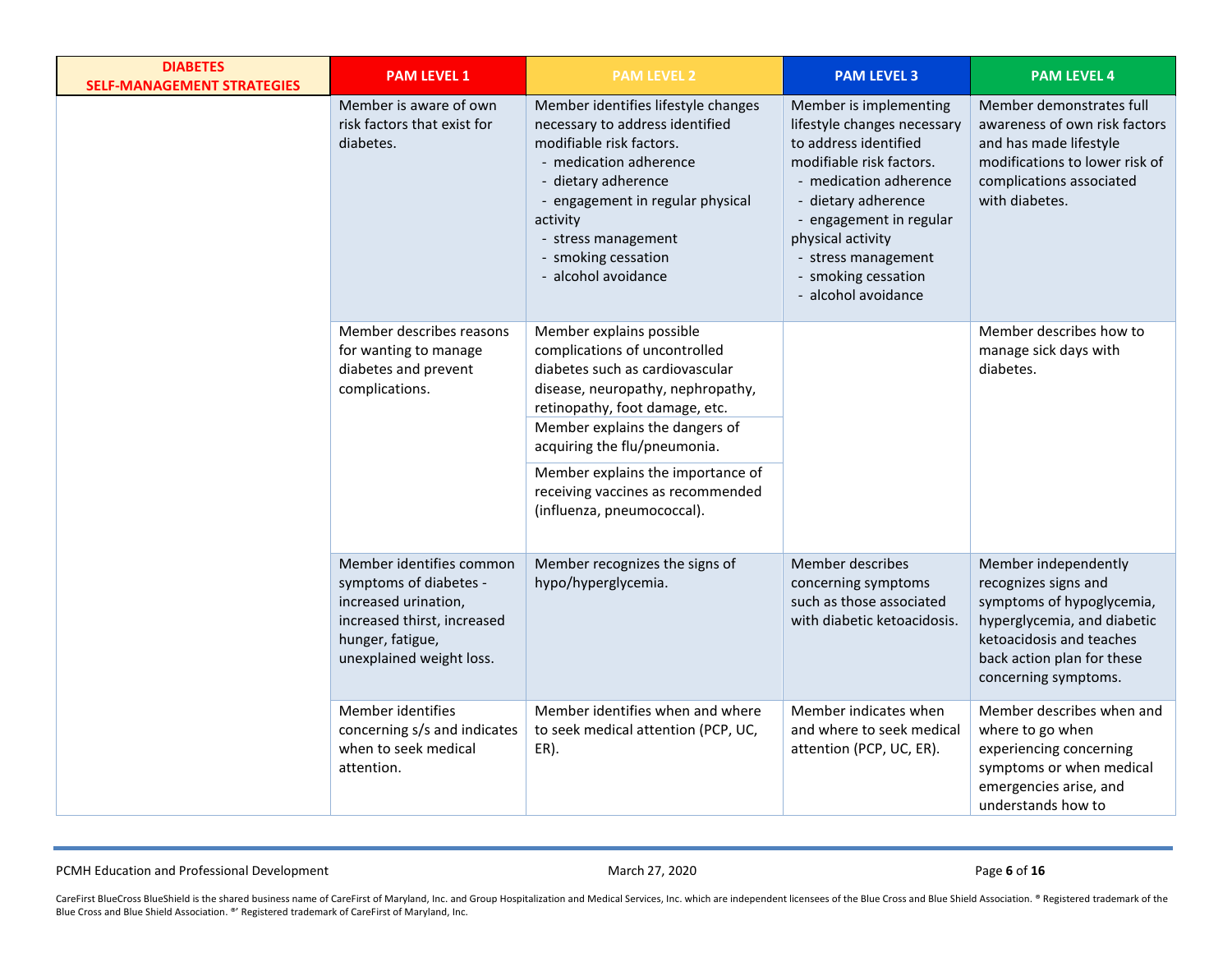| <b>DIABETES</b><br><b>SELF-MANAGEMENT STRATEGIES</b>                                                                                                                                                               | <b>PAM LEVEL 1</b>                                                                                                                | <b>PAM LEVEL 2</b>                                                                                                                                                                                     | <b>PAM LEVEL 3</b>                                                                                                                                                                                            | <b>PAM LEVEL 4</b>                                                                                                                                        |
|--------------------------------------------------------------------------------------------------------------------------------------------------------------------------------------------------------------------|-----------------------------------------------------------------------------------------------------------------------------------|--------------------------------------------------------------------------------------------------------------------------------------------------------------------------------------------------------|---------------------------------------------------------------------------------------------------------------------------------------------------------------------------------------------------------------|-----------------------------------------------------------------------------------------------------------------------------------------------------------|
|                                                                                                                                                                                                                    |                                                                                                                                   |                                                                                                                                                                                                        |                                                                                                                                                                                                               | appropriately utilize various<br>levels of healthcare<br>(PCP/Specialist/UC/ER/ED)                                                                        |
|                                                                                                                                                                                                                    | Member explains how to<br>use their Hypoglycemia<br>Action Plan to identify<br>warning signs as well as<br>manage DM symptoms.    | Member verbalizes the importance of<br>utilizing a Hypoglycemia Action Plan<br>for symptom management.                                                                                                 | Member utilizes their<br>individualized<br>Hypoglycemia Action Plan<br>to manage symptoms.                                                                                                                    | Member independently<br>utilizes their individualized<br>Hypoglycemia Action Plan to<br>manage symptoms.                                                  |
|                                                                                                                                                                                                                    | Member acknowledges that<br>condition self-management<br>may be impacted by mental<br>health and/or substance<br>use disorder(s). | Member describes ways in which<br>condition self-management may be<br>impacted by mental health and/or<br>substance use disorder(s) and<br>identifies a process for seeking<br>assistance when needed. | Member describes ways in<br>which condition self-<br>management may be<br>impacted by mental health<br>and/or substance use<br>disorder(s) and explains<br>the process for seeking<br>assistance when needed. | Member independently seeks<br>assistance with addressing<br>mental health and/or<br>substance use disorder(s)<br>when condition self-care is<br>impacted. |
| <b>Understand Medications</b><br>Name, purpose, dose, schedule,<br>$\circ$<br>side effects<br>Establish routine to take meds<br>$\circ$<br>Schedule refills to avoid running<br>$\circ$<br>out (automatic refills) | Member indicates the<br>name, dosage, schedule,<br>and reason for taking each<br>prescribed medication.                           | Member indicates the name, dosage,<br>schedule, reason for taking, and<br>possible side effects of each<br>prescribed medication.                                                                      | Member indicates the<br>name, dosage, schedule,<br>reason for taking, and<br>possible side effects of<br>each prescribed<br>medication.                                                                       | Member indicates the name,<br>dosage, schedule, reason for<br>taking, and possible side<br>effects of each prescribed<br>medication.                      |
|                                                                                                                                                                                                                    |                                                                                                                                   | Member describes potential side<br>effects of their prescribed diabetes<br>medications (hypoglycemia, upset<br>stomach, weight gain, gas/bloating,<br>diarrhea, rash or itching, tiredness)            | Member understands risks<br>of stopping prescribed<br>medications.                                                                                                                                            | Member understands the<br>importance of taking<br>maintenance medications.                                                                                |
|                                                                                                                                                                                                                    |                                                                                                                                   | Member identifies strategies for<br>managing undesirable side effects of<br>prescribed medications (to include<br>statin therapy).                                                                     | Member identifies and<br>implements actions to<br>manage undesirable side<br>effects of prescribed<br>medications.                                                                                            | Member describes how to<br>adequately manage<br>undesirable side effects.                                                                                 |

PCMH Education and Professional Development **March 27, 2020** March 27, 2020 **Page 7** of 16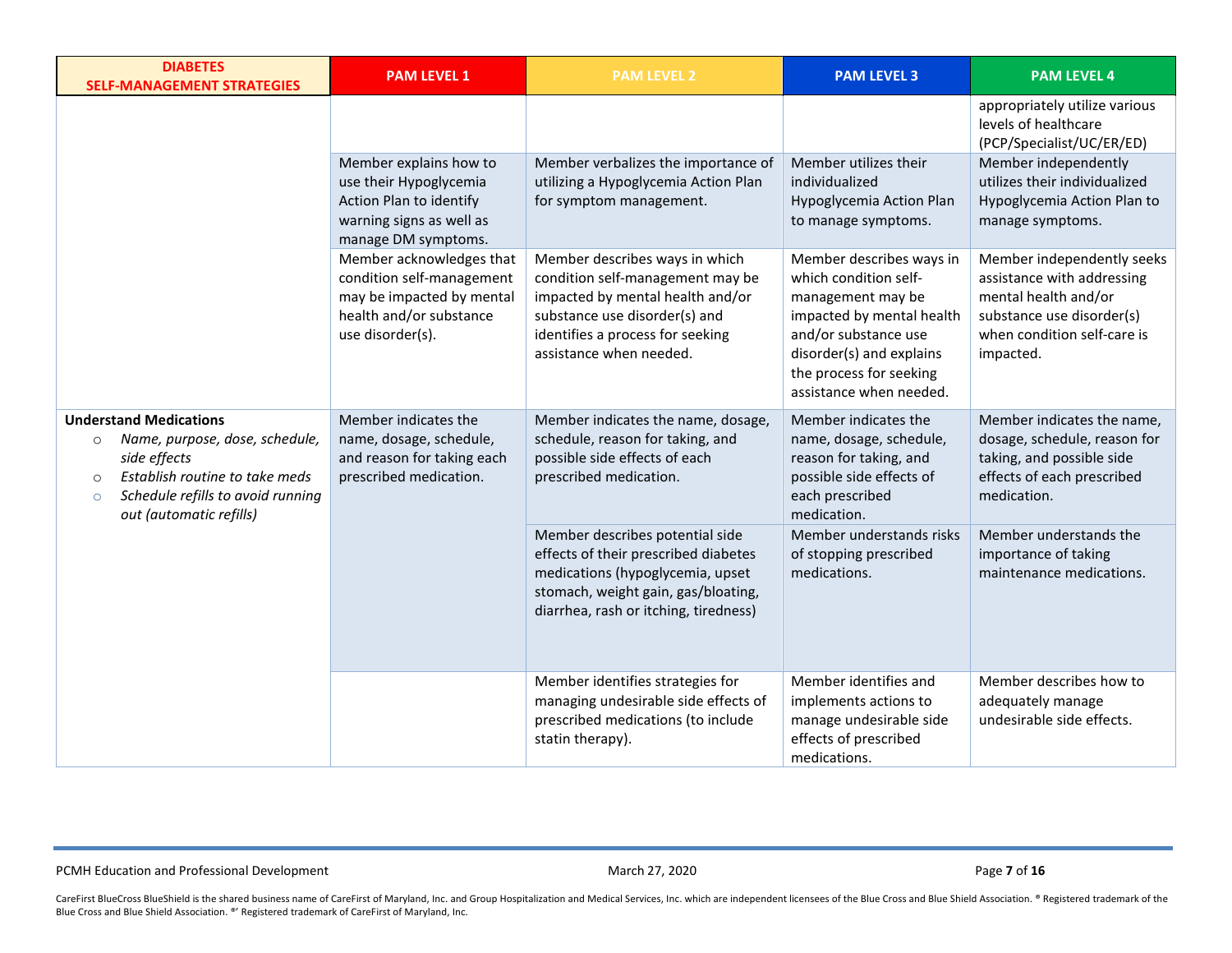| <b>DIABETES</b><br><b>SELF-MANAGEMENT STRATEGIES</b>                                                                                                                                                                         | <b>PAM LEVEL 1</b>                                                                                                                                                  | <b>PAM LEVEL 2</b>                                                                                                                                               | <b>PAM LEVEL 3</b>                                                                                                                                                 | <b>PAM LEVEL 4</b>                                                                                       |
|------------------------------------------------------------------------------------------------------------------------------------------------------------------------------------------------------------------------------|---------------------------------------------------------------------------------------------------------------------------------------------------------------------|------------------------------------------------------------------------------------------------------------------------------------------------------------------|--------------------------------------------------------------------------------------------------------------------------------------------------------------------|----------------------------------------------------------------------------------------------------------|
|                                                                                                                                                                                                                              |                                                                                                                                                                     | Member understands the importance<br>of adhering to recommended statin<br>therapy.                                                                               |                                                                                                                                                                    | Member understands the<br>risks of slacking off statin<br>therapy when there are no<br>symptoms present. |
|                                                                                                                                                                                                                              | Member identifies ways to<br>improve medication<br>adherence.                                                                                                       | Member improves medication<br>adherence.<br>- Member develops a routine that<br>works<br>- Member identifies and                                                 | Member exhibits full<br>medication compliance.                                                                                                                     | Member reaches full<br>medication adherence.                                                             |
|                                                                                                                                                                                                                              |                                                                                                                                                                     | implements strategies to overcome<br>barriers (set alarm, use of pillbox,<br>calendar. coupon for discount)                                                      | Member proactively refills<br>medications before<br>running out                                                                                                    | Member proactively refills<br>medications before running<br>out.                                         |
|                                                                                                                                                                                                                              |                                                                                                                                                                     |                                                                                                                                                                  |                                                                                                                                                                    | Member develops strategies<br>to handle change in routine.                                               |
|                                                                                                                                                                                                                              | Member explains the basics<br>of medication safety -<br>properly storing, disposal of<br>expired meds, following<br>dosing, sliding scale, needle<br>disposal, etc. | Member explains the basics of<br>medication safety - properly storing,<br>disposal of expired meds, following<br>dosing, sliding scale, needle disposal,<br>etc. |                                                                                                                                                                    |                                                                                                          |
|                                                                                                                                                                                                                              | Member creates a<br>medication chart and keeps<br>a copy to share with<br>PCP/Specialists.                                                                          | Member creates a medication chart<br>and keeps a copy to share with<br>PCP/Specialists.                                                                          |                                                                                                                                                                    |                                                                                                          |
| <b>Clinical Monitoring</b><br>(Results/Implications/ Actions)<br>Symptoms<br>$\circ$<br>Physiologic measures<br>$\circ$<br>Labs/diagnostic tests<br>$\circ$<br>Follow up appointments with<br>$\circ$<br>PCP and specialists | Member explains the<br>importance of routine blood<br>glucose monitoring.                                                                                           | Member describes the frequency of<br>routine blood glucose monitoring as<br>recommended by the PCP (fasting,<br>before meals, at bedtime).                       | Member monitors blood<br>glucose levels using<br>personal device at<br>frequency as<br>recommended by the PCP.<br>Member verbalizes goal<br>blood glucose range as | Member reaches full<br>adherence with regular blood<br>glucose monitoring.                               |
|                                                                                                                                                                                                                              |                                                                                                                                                                     | Member obtains personal<br>glucometer.<br>Member explains how to properly<br>use a glucometer.                                                                   |                                                                                                                                                                    |                                                                                                          |

PCMH Education and Professional Development **March 27, 2020** March 27, 2020 **Page 8** of 16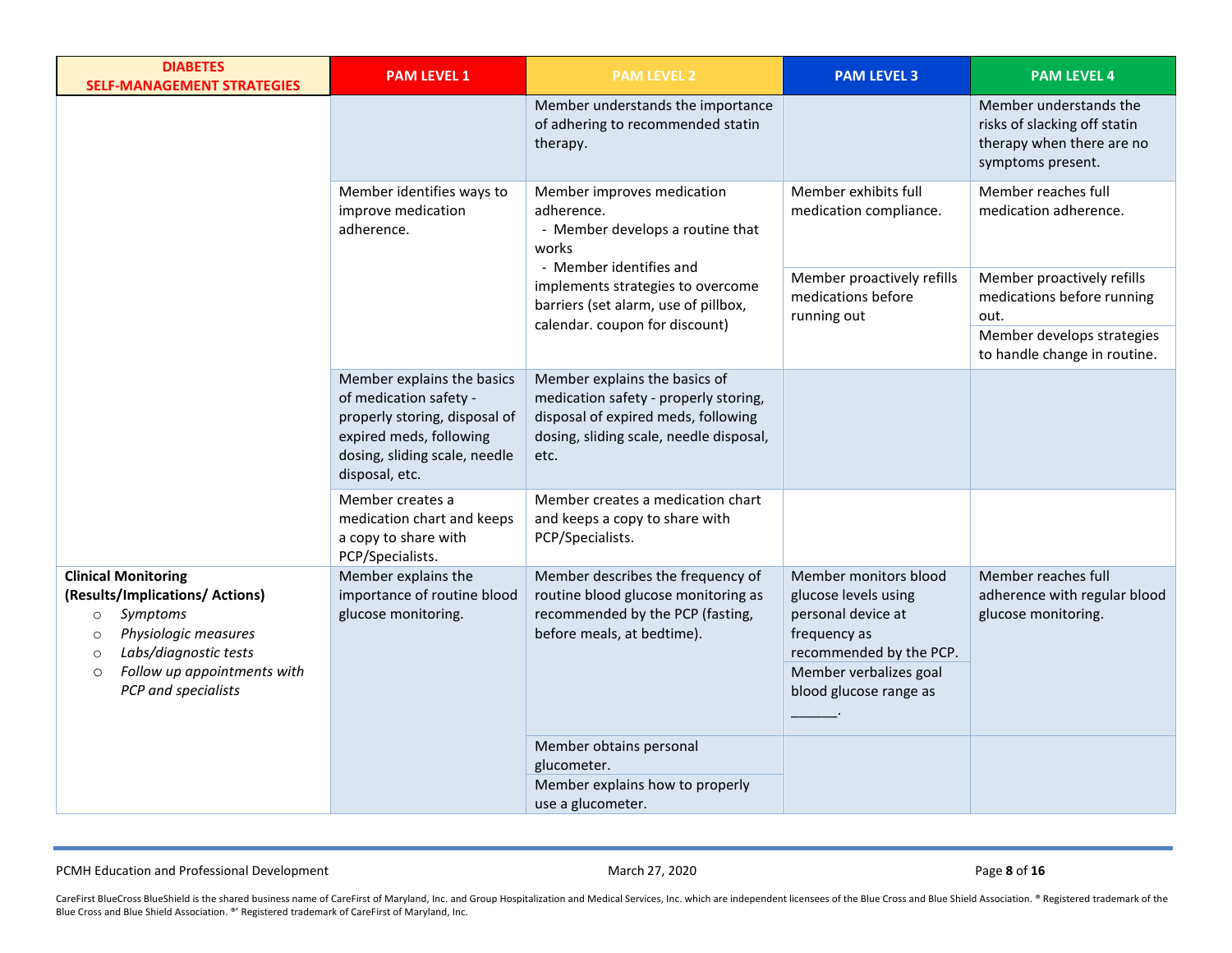| <b>DIABETES</b><br><b>SELF-MANAGEMENT STRATEGIES</b>                                                                       | <b>PAM LEVEL 1</b>                                                                                                                                                                                                                        | <b>PAM LEVEL 2</b>                                                                                                                                                                                                               | <b>PAM LEVEL 3</b>                                                                                                                                                                                         | <b>PAM LEVEL 4</b>                                                                                                                                                                                                                     |
|----------------------------------------------------------------------------------------------------------------------------|-------------------------------------------------------------------------------------------------------------------------------------------------------------------------------------------------------------------------------------------|----------------------------------------------------------------------------------------------------------------------------------------------------------------------------------------------------------------------------------|------------------------------------------------------------------------------------------------------------------------------------------------------------------------------------------------------------|----------------------------------------------------------------------------------------------------------------------------------------------------------------------------------------------------------------------------------------|
|                                                                                                                            |                                                                                                                                                                                                                                           | Member monitors blood glucose<br>levels using personal device at<br>frequency as recommended by the<br>PCP.                                                                                                                      | Member keeps a glucose<br>and symptom diary to log<br>and track blood glucose<br>readings and symptoms.                                                                                                    | Member develops strategies<br>to stabilize glucose levels<br>when numbers are off.                                                                                                                                                     |
|                                                                                                                            |                                                                                                                                                                                                                                           | Member describes the impact of<br>elevated blood glucose levels on<br>renal function and the importance of<br>routine screening for CKD.                                                                                         |                                                                                                                                                                                                            | Member develops a plan for<br>glucose monitoring when<br>routine changes occur.                                                                                                                                                        |
|                                                                                                                            | Member acknowledges the<br>specific screening lab tests<br>and procedures associated                                                                                                                                                      | Member describes the various<br>screening labs associated with<br>diabetes management including                                                                                                                                  | Member verbalizes goal<br>A1c as $\rule{1em}{0.15mm}$ .                                                                                                                                                    | Member independently<br>schedules and completes<br>screening lab tests and                                                                                                                                                             |
|                                                                                                                            | with diabetes management.<br>- HgbA1c<br>- CMP (serum glucose,                                                                                                                                                                            | HgbA1c, CMP, eGFR, UACR, and lipid<br>panel.                                                                                                                                                                                     | Member verbalized goal<br>LDL as $\_\_\_\_\_\$ .                                                                                                                                                           | procedures as recommended<br>to include CKD screening.                                                                                                                                                                                 |
|                                                                                                                            | renal function)<br>- eGFR, UACR (CKD staging<br>and treatment plan<br>establishment)                                                                                                                                                      | Member describes why managing<br>A1c, blood pressure, and cholesterol<br>are important for individuals with<br>diabetes.                                                                                                         | Member verbalized goal<br>blood pressure is _______.                                                                                                                                                       |                                                                                                                                                                                                                                        |
|                                                                                                                            | - Lipid Panel (LDL)                                                                                                                                                                                                                       | Member describes how eGFR and<br>UACR are completed for CKD staging<br>and treatment plan establishment.                                                                                                                         | Member completes CKD<br>screening for evaluation<br>and treatment.                                                                                                                                         |                                                                                                                                                                                                                                        |
|                                                                                                                            | Member explains the<br>importance of completing<br>screening lab tests and<br>procedures as<br>recommended.                                                                                                                               | Member completes screening labs<br>and tests for management of<br>diabetes.                                                                                                                                                      | Member completes all<br>specific screening lab and<br>tests for management of<br>diabetes.                                                                                                                 | Member monitors blood<br>pressure at least yearly/at<br>intervals recommended by<br>the PCP.                                                                                                                                           |
| <b>Preventive Care</b><br>Preventive<br>$\circ$<br>tests/screenings/immunizations<br>All Gaps in Care addressed<br>$\circ$ | Member acknowledges and<br>addresses Gaps in Care<br>including: (select<br>appropriate gaps)<br>- Diabetes Care<br>- Hypertension Care<br>- Colorectal Cancer<br>Screening<br>- Breast Cancer Screening<br>- Cervical Cancer<br>Screening | Member acknowledges and<br>addresses Gaps in Care including:<br>(select appropriate gaps)<br>- Diabetes Care<br>- Hypertension Care<br>- Colorectal Cancer Screening<br>- Breast Cancer Screening<br>- Cervical Cancer Screening | Member acknowledges<br>and addresses Gaps in<br>Care including: (select<br>appropriate gaps)<br>- Diabetes Care<br>- Hypertension Care<br>- Colorectal Cancer<br>Screening<br>- Breast Cancer<br>Screening | Member acknowledges and<br>addresses Gaps in Care<br>including: (select appropriate<br>gaps)<br>- Diabetes Care<br>- Hypertension Care<br>- Colorectal Cancer<br>Screening<br>- Breast Cancer Screening<br>- Cervical Cancer Screening |

PCMH Education and Professional Development **March 27, 2020** March 27, 2020 **Page 9** of 16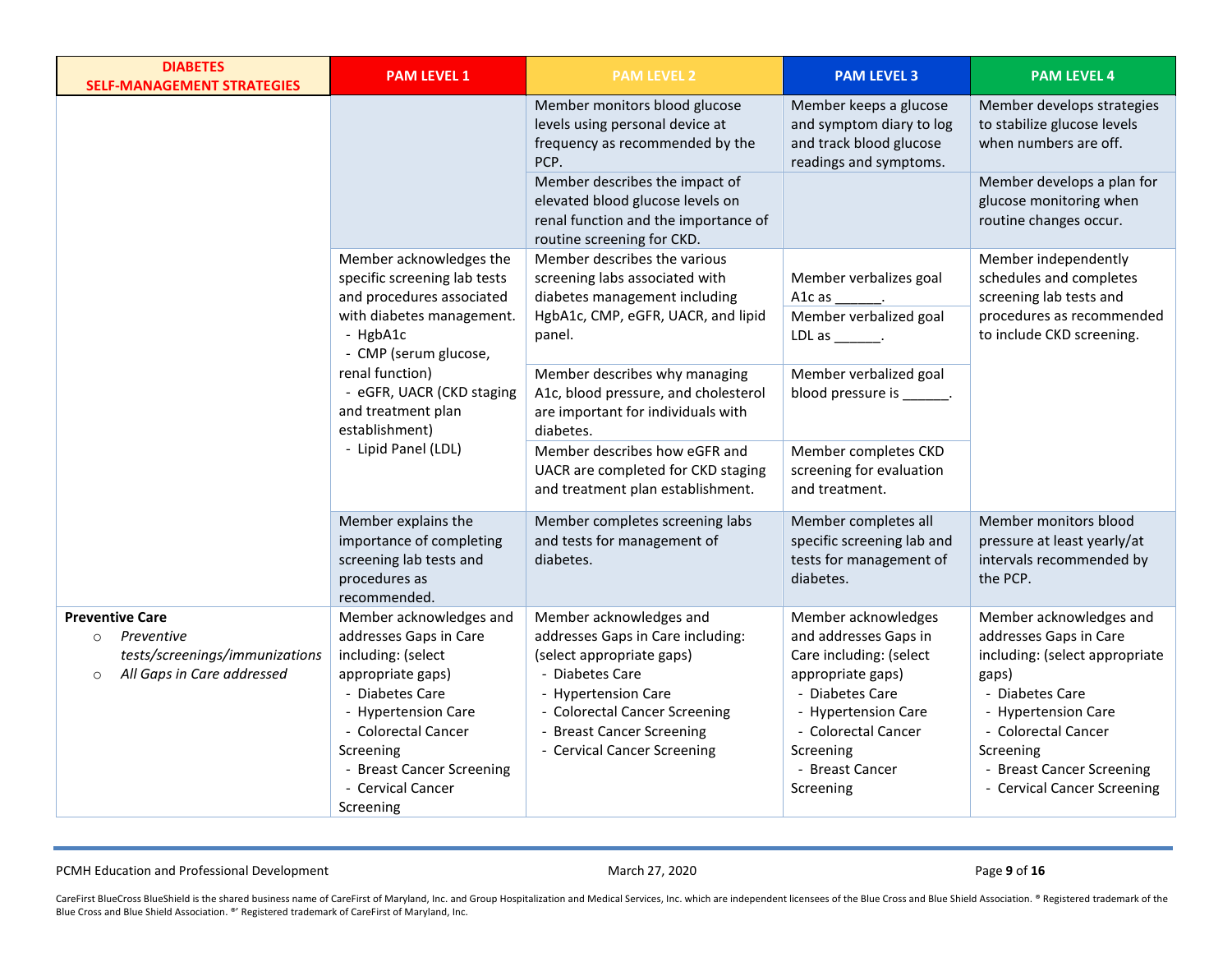| <b>DIABETES</b><br><b>SELF-MANAGEMENT STRATEGIES</b>                                                                                     | <b>PAM LEVEL 1</b>                                                                                                                                                                                                   | <b>PAM LEVEL 2</b>                                                                       | <b>PAM LEVEL 3</b>                                                                             | <b>PAM LEVEL 4</b>                                                                           |
|------------------------------------------------------------------------------------------------------------------------------------------|----------------------------------------------------------------------------------------------------------------------------------------------------------------------------------------------------------------------|------------------------------------------------------------------------------------------|------------------------------------------------------------------------------------------------|----------------------------------------------------------------------------------------------|
|                                                                                                                                          |                                                                                                                                                                                                                      |                                                                                          | - Cervical Cancer<br>Screening                                                                 |                                                                                              |
|                                                                                                                                          | Member receives annual<br>physicals.                                                                                                                                                                                 | Member receives annual physicals.                                                        | Member receives annual<br>physicals.                                                           | Member receives annual<br>physicals.                                                         |
|                                                                                                                                          | Member receives all<br>recommended vaccinations<br>including Influenza and<br>Pneumococcal.                                                                                                                          | Member receives all recommended<br>vaccinations including Influenza and<br>Pneumococcal. | Member receives all<br>recommended<br>vaccinations including<br>Influenza and<br>Pneumococcal. | Member receives all<br>recommended vaccinations<br>including Influenza and<br>Pneumococcal.  |
|                                                                                                                                          | Member receives twice<br>yearly dental health<br>assessments.                                                                                                                                                        | Member receives twice yearly dental<br>health assessments.                               | Member receives twice<br>yearly dental health<br>assessments.                                  | Member receives twice<br>yearly dental health<br>assessments.                                |
|                                                                                                                                          | Member receives yearly eye<br>exams (dilated retinal eye<br>exam).                                                                                                                                                   | Member receives yearly eye exams<br>(dilated retinal eye exam).                          | Member receives yearly<br>eye exams (dilated retinal<br>eye exam).                             | Member receives yearly eye<br>exams (dilated retinal eye<br>exam).                           |
|                                                                                                                                          | Member understands the<br>possible effects of diabetes<br>on the eyes and the<br>importance of routine eye<br>exams.                                                                                                 |                                                                                          |                                                                                                |                                                                                              |
|                                                                                                                                          | Member receives yearly<br>podiatry assessments.<br>Member understands the<br>possible effects of diabetes<br>on the feet (neurologic,<br>vascular, skin integrity) and<br>the importance of<br>meticulous skin care. | Member receives yearly podiatry<br>assessments.                                          | Member receives yearly<br>podiatry assessments.                                                | Member receives yearly<br>podiatry assessments.<br>Member performs self-foot<br>exams daily. |
| <b>Provider Relations</b><br>Bring a support person during<br>$\circ$<br>appointment<br>Ensure understanding of next<br>$\circ$          | Member describes the<br>important role that they<br>play as an active part of<br>their healthcare team.                                                                                                              |                                                                                          |                                                                                                | Member independently<br>schedules, prepares for, and<br>attends Provider<br>appointments.    |
| steps (treatment plan)<br>Preparing a list of questions<br>$\circ$<br>Making sure your list of<br>$\circ$<br>questions has been answered | Member shares specialty<br>appointment experiences<br>they may have had.                                                                                                                                             | Member understands the importance<br>of specialty care and routine follow<br>up.         | Member schedules<br>specialty appointments, as<br>recommended by the PCP.                      | Member recognizes when<br>additional specialty<br>appointments may be<br>needed.             |

PCMH Education and Professional Development **Contact and Professional Development** March 27, 2020 **Page 10** of **16**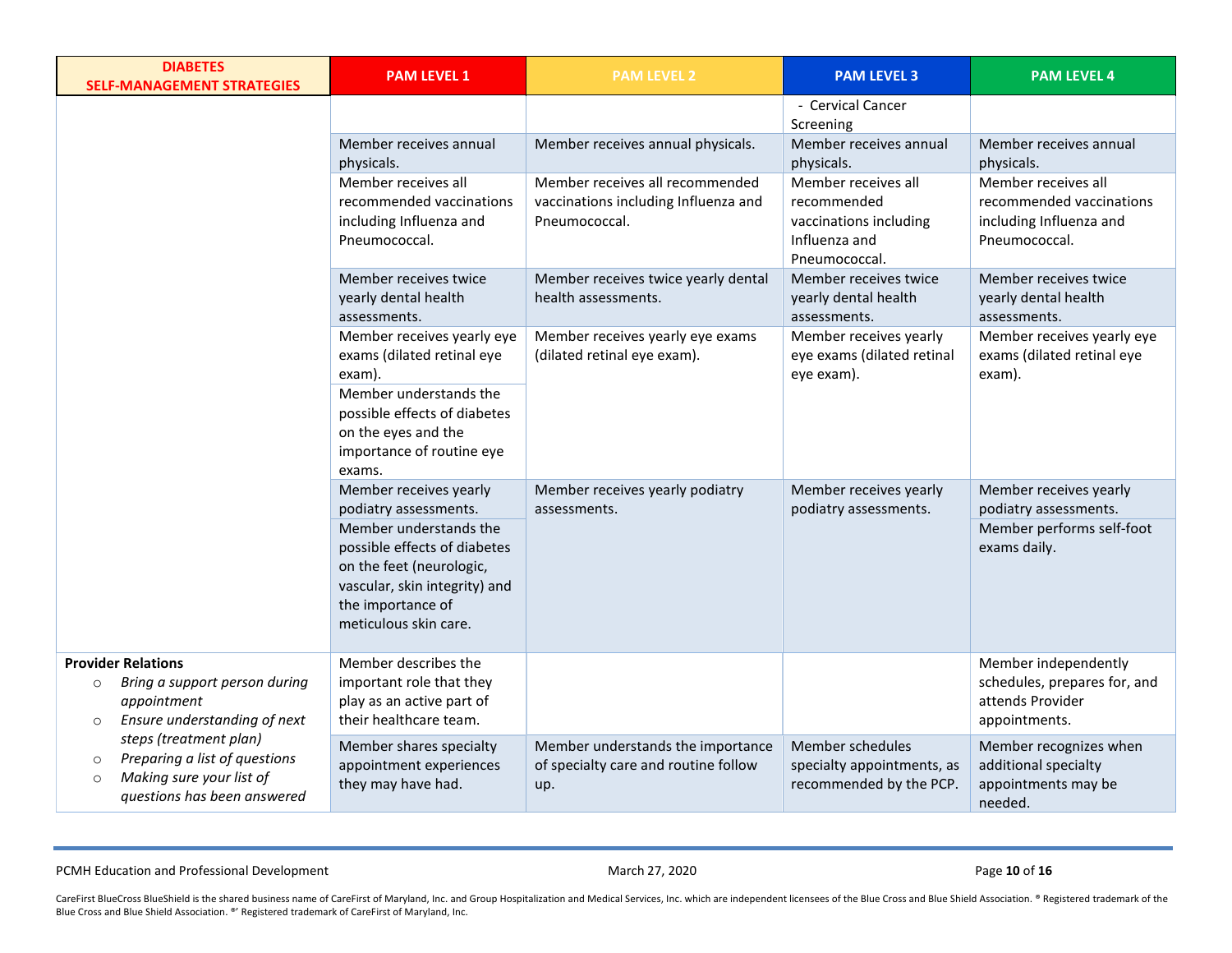| <b>DIABETES</b><br><b>SELF-MANAGEMENT STRATEGIES</b> | <b>PAM LEVEL 1</b> | <b>PAM LEVEL 2</b>                                                                                                                                                                                                                                                                                                                                                                                                                                                                                                                                                                                                                                                    | <b>PAM LEVEL 3</b>                                                                                                                                                                                                                                                                                                                                                                                                                                                                                                                                                 | <b>PAM LEVEL 4</b> |
|------------------------------------------------------|--------------------|-----------------------------------------------------------------------------------------------------------------------------------------------------------------------------------------------------------------------------------------------------------------------------------------------------------------------------------------------------------------------------------------------------------------------------------------------------------------------------------------------------------------------------------------------------------------------------------------------------------------------------------------------------------------------|--------------------------------------------------------------------------------------------------------------------------------------------------------------------------------------------------------------------------------------------------------------------------------------------------------------------------------------------------------------------------------------------------------------------------------------------------------------------------------------------------------------------------------------------------------------------|--------------------|
| Connection with ancillary<br>$\circ$<br>services     |                    | Member acknowledges the roles of<br>the various specialists involved for<br>management of individuals with<br>diabetes<br>- Endocrinologist<br>- Diabetes educator<br>- Registered Dietician<br>- Podiatrist<br>- Nephrologist<br>Ophthalmologist/Optometrist/Retinal<br>Specialist<br>- Neurologist<br>- Cardiologist<br>- Dentist                                                                                                                                                                                                                                                                                                                                   |                                                                                                                                                                                                                                                                                                                                                                                                                                                                                                                                                                    |                    |
|                                                      |                    | Member prepares for Providers<br>during specialty appointments.<br>- Keeps a journal of symptoms<br>- Prepares a list of<br>questions/concerns to address with<br>the provider<br>- Ensures required lab work and<br>tests are completed prior to the<br>appointment and brings results if<br>available<br>- Brings all current medications or a<br>list of allergies and current<br>medications (prescribed and OTC) to<br>all Provider appointments<br>- Brings a family member or friend<br>to the appointment if desired<br>- Brings a pen and notebook and/or<br>folder for taking notes and storing<br>new paperwork or educational<br>materials from the visit | Member prepares for and<br>engages with Providers<br>during specialty<br>appointments.<br>- Keeps a journal of<br>symptoms<br>- Prepares a list of<br>questions/concerns to<br>address with the provider<br>- Ensures required lab<br>work and tests are<br>completed prior to the<br>appointment and brings<br>results if available<br>- Brings all current<br>medications or a list of<br>allergies and current<br>medications (prescribed<br>and OTC) to all Provider<br>appointments<br>- Brings a family member<br>or friend to the<br>appointment if desired |                    |

PCMH Education and Professional Development **Access 200 and Professional Development** March 27, 2020 Page **11** of **16**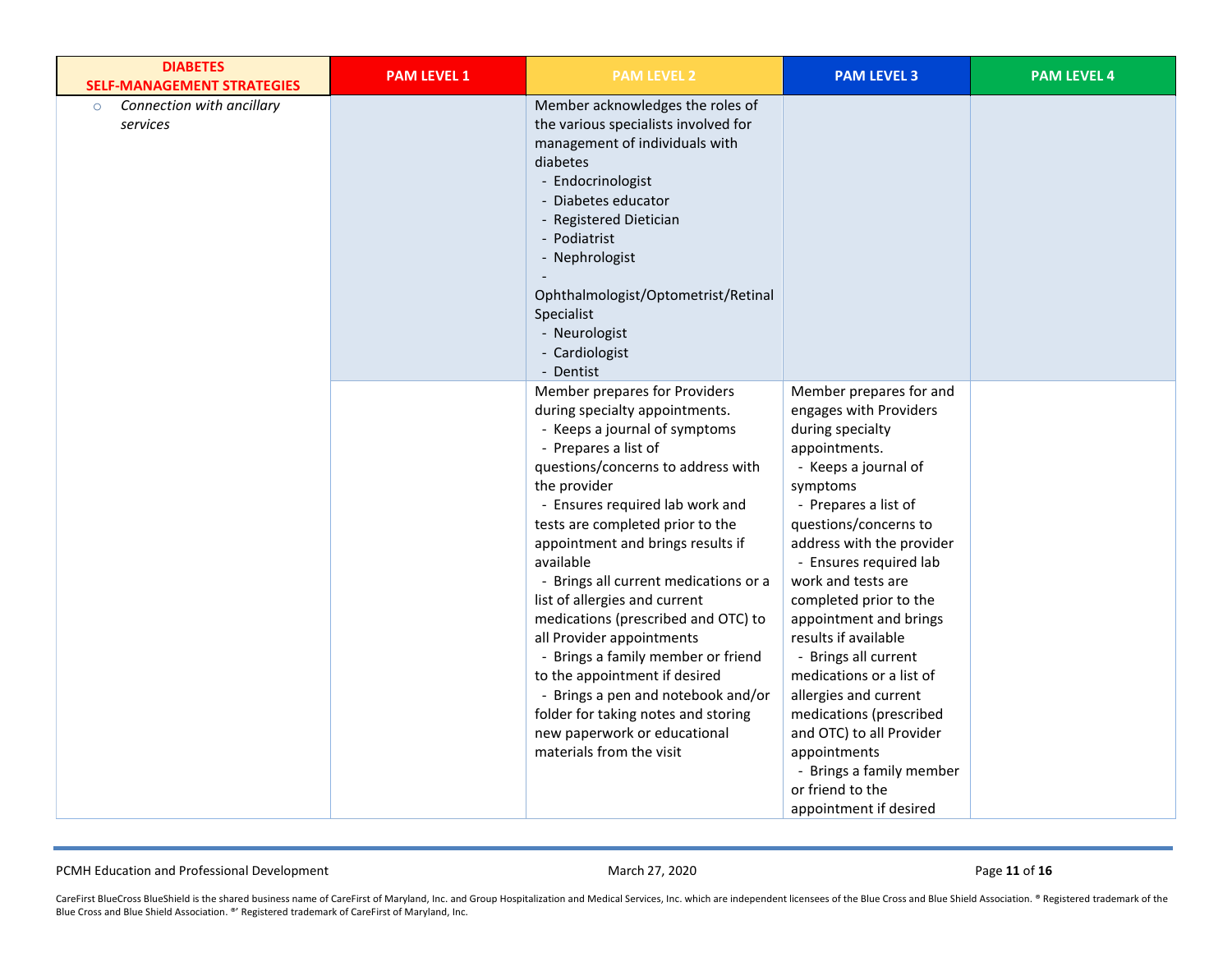| <b>DIABETES</b><br><b>SELF-MANAGEMENT STRATEGIES</b>                                                                                                                                                                                           | <b>PAM LEVEL 1</b>                                                                                                                                                                                                                            | <b>PAM LEVEL 2</b>                                                                                                                                                                                                                   | <b>PAM LEVEL 3</b>                                                                                                                                                                                                                                       | <b>PAM LEVEL 4</b>                                                                                                                                                                                                                                 |
|------------------------------------------------------------------------------------------------------------------------------------------------------------------------------------------------------------------------------------------------|-----------------------------------------------------------------------------------------------------------------------------------------------------------------------------------------------------------------------------------------------|--------------------------------------------------------------------------------------------------------------------------------------------------------------------------------------------------------------------------------------|----------------------------------------------------------------------------------------------------------------------------------------------------------------------------------------------------------------------------------------------------------|----------------------------------------------------------------------------------------------------------------------------------------------------------------------------------------------------------------------------------------------------|
|                                                                                                                                                                                                                                                |                                                                                                                                                                                                                                               |                                                                                                                                                                                                                                      | - Brings a pen and<br>notebook and/or folder<br>for taking notes and<br>storing new paperwork or<br>educational materials from<br>the visit<br>- Collaborates to develop<br>goals                                                                        |                                                                                                                                                                                                                                                    |
|                                                                                                                                                                                                                                                |                                                                                                                                                                                                                                               |                                                                                                                                                                                                                                      | Member accurately<br>teaches back Provider<br>instructions.                                                                                                                                                                                              | Member accurately teaches<br>back and follows through<br>with Provider instructions.                                                                                                                                                               |
|                                                                                                                                                                                                                                                |                                                                                                                                                                                                                                               |                                                                                                                                                                                                                                      |                                                                                                                                                                                                                                                          | Member independently seeks<br>information from a variety of<br>sources related to diagnosis,<br>new medications, resources<br>to address barriers, etc.                                                                                            |
| <b>Connection with Resources</b><br><b>Understanding benefits</b><br>$\circ$<br><b>Clinical Support Programs</b><br>$\circ$<br>Credible source for Health<br>$\circ$<br>Information and Organizations<br><b>Community Resources</b><br>$\circ$ | Member participates in 3-<br>way CSA call for review of<br>available benefits and to<br>discuss Clinical Support<br>Programs that could benefit<br>the Member.                                                                                | Member participates in 3-way CSA<br>call for review of available benefits<br>and to discuss Clinical Support<br>Programs that could benefit the<br>Member.                                                                           | Member participates in 3-<br>way CSA call for review of<br>available benefits and to<br>discuss Clinical Support<br>Programs that could<br>benefit the Member.                                                                                           | Member participates in 3-<br>way CSA call for review of<br>available benefits and to<br>discuss Clinical Support<br>Programs that could benefit<br>the Member.                                                                                     |
|                                                                                                                                                                                                                                                | Member actively<br>participates in clinically<br>appropriate Clinical Support<br>Programs as recommended<br>(i.e. Home-based<br>assessment, Smoking<br>cessation, Enhanced<br>monitoring, Expert Consult,<br>Wellness/Disease<br>management). | Member actively participates in<br>clinically appropriate Clinical Support<br>Programs as recommended (i.e.<br>Home-based assessment, Smoking<br>cessation, Enhanced monitoring,<br>Expert Consult, Wellness/Disease<br>management). | Member actively<br>participates in clinically<br>appropriate Clinical<br><b>Support Programs as</b><br>recommended (i.e. Home-<br>based assessment,<br>Smoking cessation,<br>Enhanced monitoring,<br>Expert Consult,<br>Wellness/Disease<br>management). | Member actively participates<br>in clinically appropriate<br><b>Clinical Support Programs as</b><br>recommended (i.e. Home-<br>based assessment, Smoking<br>cessation, Enhanced<br>monitoring, Expert Consult,<br>Wellness/Disease<br>management). |

PCMH Education and Professional Development **Access 200 and Professional Development** March 27, 2020 Page 12 of 16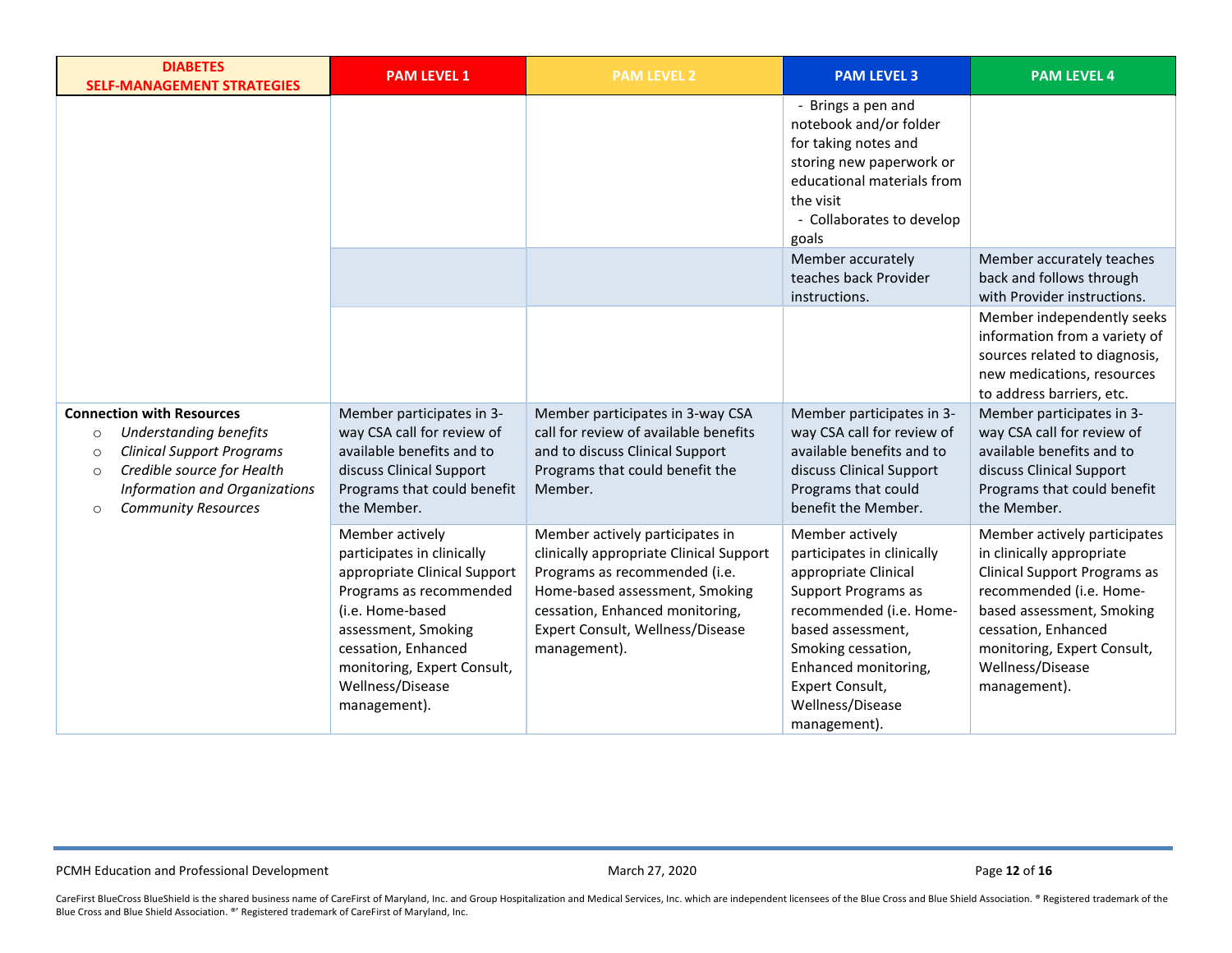| <b>DIABETES</b><br><b>SELF-MANAGEMENT STRATEGIES</b> | <b>PAM LEVEL 1</b>                                                                                                                            | <b>PAM LEVEL 2</b>                                                                                                                                                                   | <b>PAM LEVEL 3</b>                                                                                                                            | <b>PAM LEVEL 4</b>                                                                                                                                |
|------------------------------------------------------|-----------------------------------------------------------------------------------------------------------------------------------------------|--------------------------------------------------------------------------------------------------------------------------------------------------------------------------------------|-----------------------------------------------------------------------------------------------------------------------------------------------|---------------------------------------------------------------------------------------------------------------------------------------------------|
|                                                      | Member independently<br>reviews and utilizes<br>information from credible<br>sources for health<br>information (such as<br>www.diabetes.org). | Member independently reviews and<br>utilizes information from credible<br>sources for health information (such<br>as www.diabetes.org).                                              | Member independently<br>reviews and utilizes<br>information from credible<br>sources for health<br>information (such as<br>www.diabetes.org). | Member independently<br>reviews and utilizes<br>information from credible<br>sources for health<br>information (such as<br>www.diabetes.org).     |
|                                                      | Member utilizes community<br>resources and supportive<br>services as recommended.                                                             | Member utilizes community<br>resources and supportive services as<br>recommended.                                                                                                    | Member utilizes<br>community resources and<br>supportive services as<br>recommended.                                                          | Member utilizes community<br>resources and supportive<br>services as recommended.                                                                 |
| <b>MODIFIABLE RISK FACTORS</b>                       |                                                                                                                                               |                                                                                                                                                                                      |                                                                                                                                               |                                                                                                                                                   |
| <b>Diet</b>                                          | <b>Member indicates</b><br>awareness that a diabetic<br>diet (ADA) should be<br>followed.                                                     |                                                                                                                                                                                      | Member adheres to<br>diabetic diet (ADA) and<br>adheres to recommended<br>carbohydrate intake<br>recommendation.                              | Member reaches full<br>adherence to counting<br>carbohydrates and adhering<br>to the recommended<br>diabetic diet (ADA) at home<br>and while out. |
|                                                      |                                                                                                                                               | Member identifies good and bad<br>food choices by reviewing key<br>information on food labels and<br>making comparisons between<br>different food choices<br>(carbohydrates, sugar). | Member keeps a food<br>journal to correlate dietary<br>intake with glucose<br>reading trends.                                                 | Member develops strategies<br>to get back on track if<br>member "cheats" by eating<br>fast food or unhealthy<br>snacks.                           |
|                                                      |                                                                                                                                               | Member prepares a shopping list that<br>includes low glycemic index foods.                                                                                                           |                                                                                                                                               |                                                                                                                                                   |
|                                                      |                                                                                                                                               | Member explains how carbohydrate<br>intake affects blood glucose.                                                                                                                    |                                                                                                                                               |                                                                                                                                                   |
|                                                      |                                                                                                                                               | Member improves nutrition<br>through a small step achievable<br>change (portion control, increase<br>fruits/veggies, lower sodium options,<br>cut down on snacks).                   | Member understands the<br>importance of portion size<br>and can describe the plate<br>method of portion control.                              | Member masters use of<br>glycemic index to make good<br>food choices.                                                                             |

PCMH Education and Professional Development **Access 200 and Professional Development** March 27, 2020 Page 13 of 16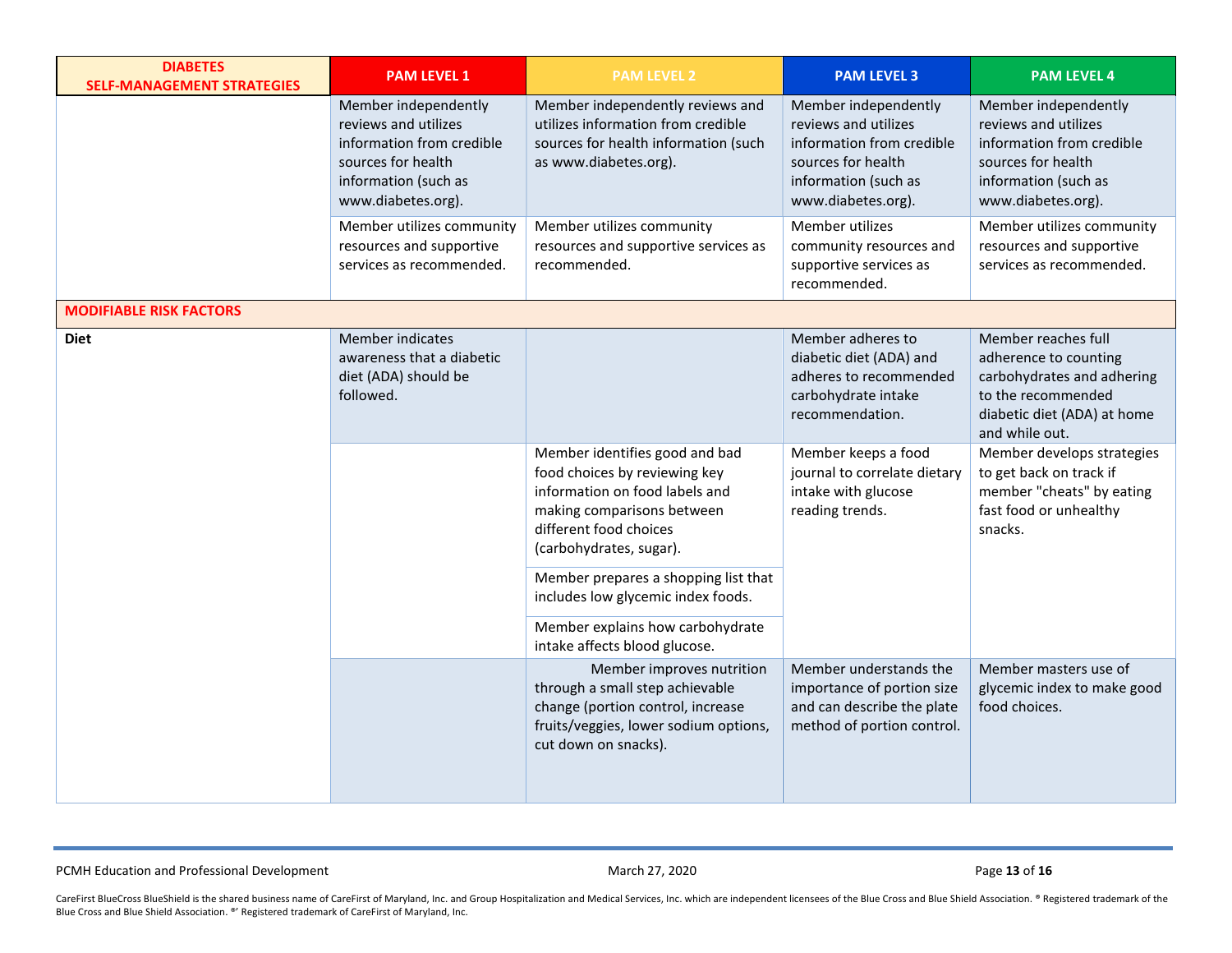| <b>DIABETES</b><br><b>SELF-MANAGEMENT STRATEGIES</b> | <b>PAM LEVEL 1</b>                                                            | <b>PAM LEVEL 2</b>                                                                                                                                                                                                                                                   | <b>PAM LEVEL 3</b>                                                                                             | <b>PAM LEVEL 4</b>                                                                                                                                                                                                                                                                                     |
|------------------------------------------------------|-------------------------------------------------------------------------------|----------------------------------------------------------------------------------------------------------------------------------------------------------------------------------------------------------------------------------------------------------------------|----------------------------------------------------------------------------------------------------------------|--------------------------------------------------------------------------------------------------------------------------------------------------------------------------------------------------------------------------------------------------------------------------------------------------------|
|                                                      |                                                                               | Member describes the importance of<br>consulting with a Nutritionist.                                                                                                                                                                                                | Member schedules and<br>attends consultations with<br>a Nutritionist for diet<br>teaching.                     |                                                                                                                                                                                                                                                                                                        |
|                                                      | Member verbalizes the<br>importance of avoiding<br>alcohol consumption.       |                                                                                                                                                                                                                                                                      |                                                                                                                |                                                                                                                                                                                                                                                                                                        |
| <b>Physical Activity</b>                             | Member understands the<br>benefits of physical activity<br>on overall health. | Member describes the benefits of<br>physical activity (aerobic exercise) in<br>individuals with diabetes to include<br>helping to control BP, helping to<br>manage weight, strengthening the<br>heart, lowering stress levels, and<br>improves blood glucose levels. | Member identifies new<br>activities to incorporate<br>into the exercise regimen.                               |                                                                                                                                                                                                                                                                                                        |
|                                                      | Member identifies barriers<br>to increasing physical<br>activity.             | Member identifies solutions to<br>barriers to increasing physical activity<br>and takes actions to test them.                                                                                                                                                        | Member encourages<br>friends and family to join<br>in and actively participate<br>exercise for social support. | Member identifies ways to<br>overcome a slump in activity<br>(e.g. become a mentor or<br>motivator for someone else,<br>identify new activities that<br>can help break up the routine<br>when needed).                                                                                                 |
|                                                      |                                                                               | Member explains the importance of<br>maintaining a healthy weight to<br>improve blood glucose.                                                                                                                                                                       |                                                                                                                |                                                                                                                                                                                                                                                                                                        |
|                                                      |                                                                               | Member develops an exercise plan to<br>add to their weekly routine beginning<br>with low intensity and gradually<br>increasing in rigor as tolerated.                                                                                                                | Member continues to<br>engage in physical activity<br>gradually increasing in<br>rigor as tolerated.           | Member continues to work<br>on daily exercise program<br>with goal of 30 minutes daily<br>and 150 minutes per week.                                                                                                                                                                                    |
|                                                      |                                                                               |                                                                                                                                                                                                                                                                      |                                                                                                                | Member pursues "stretch"<br>goals for increase in activity<br>to at least 150 minutes per<br>week of moderate-intensity<br>aerobic activity, 75 minutes<br>of vigorous aerobic activity,<br>or a combination of both (for<br>adults) by continuing to<br>increase intensity and<br>duration over time. |

PCMH Education and Professional Development **Contact and Professional Development** March 27, 2020 **Page 14** of **16**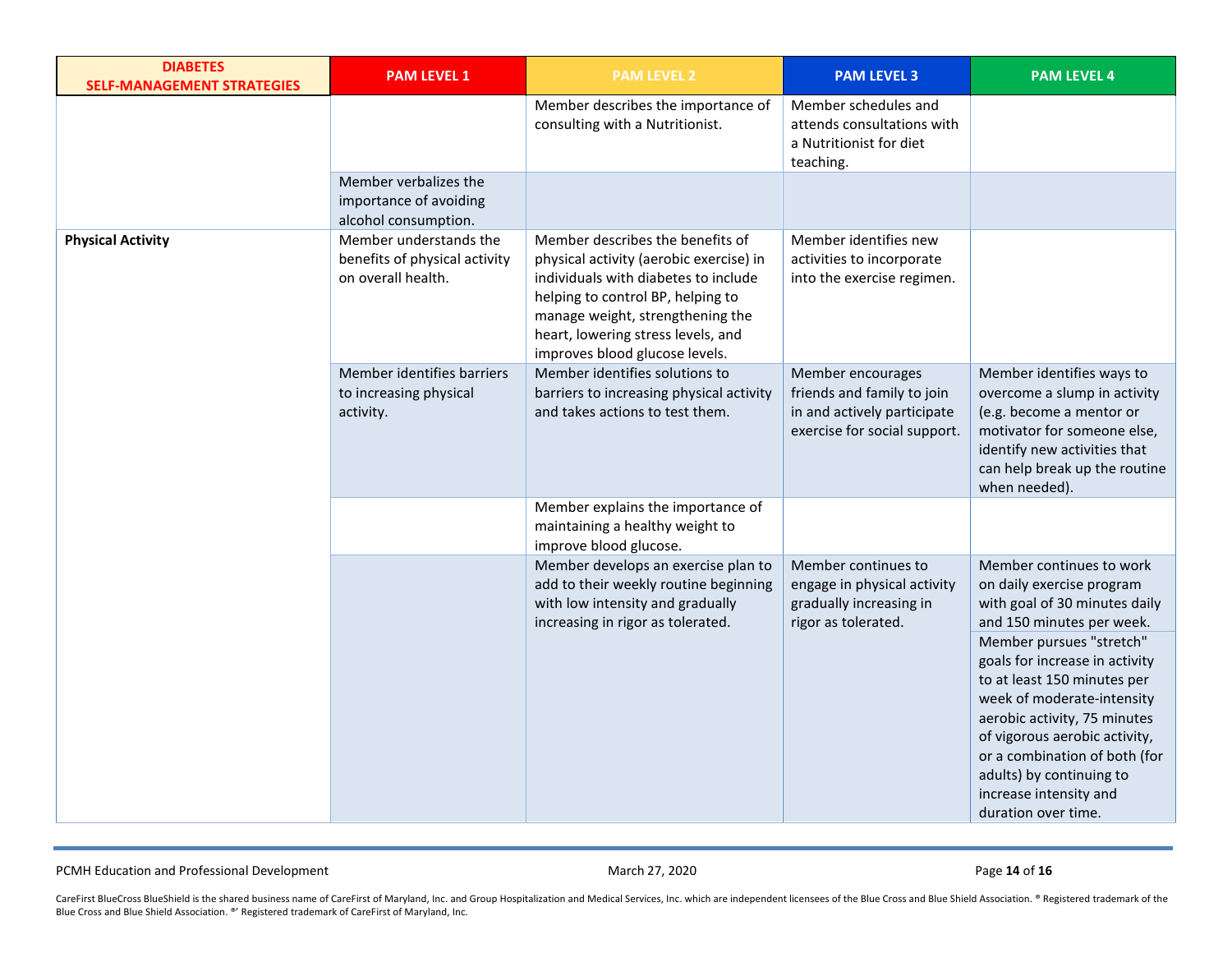| <b>DIABETES</b><br><b>SELF-MANAGEMENT STRATEGIES</b> | <b>PAM LEVEL 1</b>                                                                                                           | <b>PAM LEVEL 2</b>                                                                                                                                         | <b>PAM LEVEL 3</b>                                                                                                                                                                                                                                                                                                                | <b>PAM LEVEL 4</b>                                                                                                                                                                                                                                                                                                                |
|------------------------------------------------------|------------------------------------------------------------------------------------------------------------------------------|------------------------------------------------------------------------------------------------------------------------------------------------------------|-----------------------------------------------------------------------------------------------------------------------------------------------------------------------------------------------------------------------------------------------------------------------------------------------------------------------------------|-----------------------------------------------------------------------------------------------------------------------------------------------------------------------------------------------------------------------------------------------------------------------------------------------------------------------------------|
|                                                      |                                                                                                                              | Member will monitor blood glucose<br>levels prior to and following exercise<br>sessions.                                                                   | Member will monitor<br>blood glucose levels prior<br>to and following exercise<br>sessions.                                                                                                                                                                                                                                       | Member will monitor blood<br>glucose levels prior to and<br>following exercise sessions.                                                                                                                                                                                                                                          |
|                                                      |                                                                                                                              | Member will monitor for s/s<br>hypoglycemia every 30 minutes<br>during exercise and will implement<br>Hypoglycemia Action Plan if<br>necessary.            | Member will monitor for<br>s/s hypoglycemia every 30<br>minutes during exercise<br>and will implement<br>Hypoglycemia Action Plan<br>if necessary.                                                                                                                                                                                | Member will monitor for s/s<br>hypoglycemia every 30<br>minutes during exercise and<br>will implement Hypoglycemia<br>Action Plan if necessary.                                                                                                                                                                                   |
|                                                      |                                                                                                                              | Member explains the risk associated<br>with exercise in the presence of<br>blood glucose >250mg/dL and/or<br>high levels of ketones noted in the<br>urine. | Member avoids exercise<br>when blood glucose is<br>>250mg/dL and/or if high<br>levels of ketones are noted<br>in the urine as they are at<br>risk for ketoacidosis.<br>- Take measures to<br>correct the high blood<br>sugar levels and wait to<br>exercise until ketone test<br>indicates an absence of<br>ketones in the urine. | Member avoids exercise<br>when blood glucose is<br>>250mg/dL and/or if high<br>levels of ketones are noted in<br>the urine as they are at risk<br>for ketoacidosis.<br>- Take measures to correct<br>the high blood sugar levels<br>and wait to exercise until<br>ketone test indicates an<br>absence of ketones in the<br>urine. |
| <b>Smoking Cessation</b>                             | Member understands the<br>benefits of smoking<br>cessation.<br>Member discusses how<br>smoking has impacted<br>his/her life. | Member describes the impact of<br>smoking on individuals with diabetes.                                                                                    |                                                                                                                                                                                                                                                                                                                                   |                                                                                                                                                                                                                                                                                                                                   |
|                                                      | Member describes reasons<br>for wanting to quit smoking.                                                                     | Member establishes a smoking<br>cessation plan.<br>- Member picks a "quit date"<br>- Member identifies preferred<br>smoking cessation method(s)            | Member executes smoking<br>cessation plan.<br>Member utilizes resources<br>provided for smoking<br>cessation.                                                                                                                                                                                                                     | Member creates a plan for<br>dealing with<br>triggers/temptations<br>- Make a list of reasons for<br>not smoking<br>- Take a bath<br>- Chew sugarless gum                                                                                                                                                                         |

PCMH Education and Professional Development **Contact and Professional Development** March 27, 2020 **Page 15** of **16**